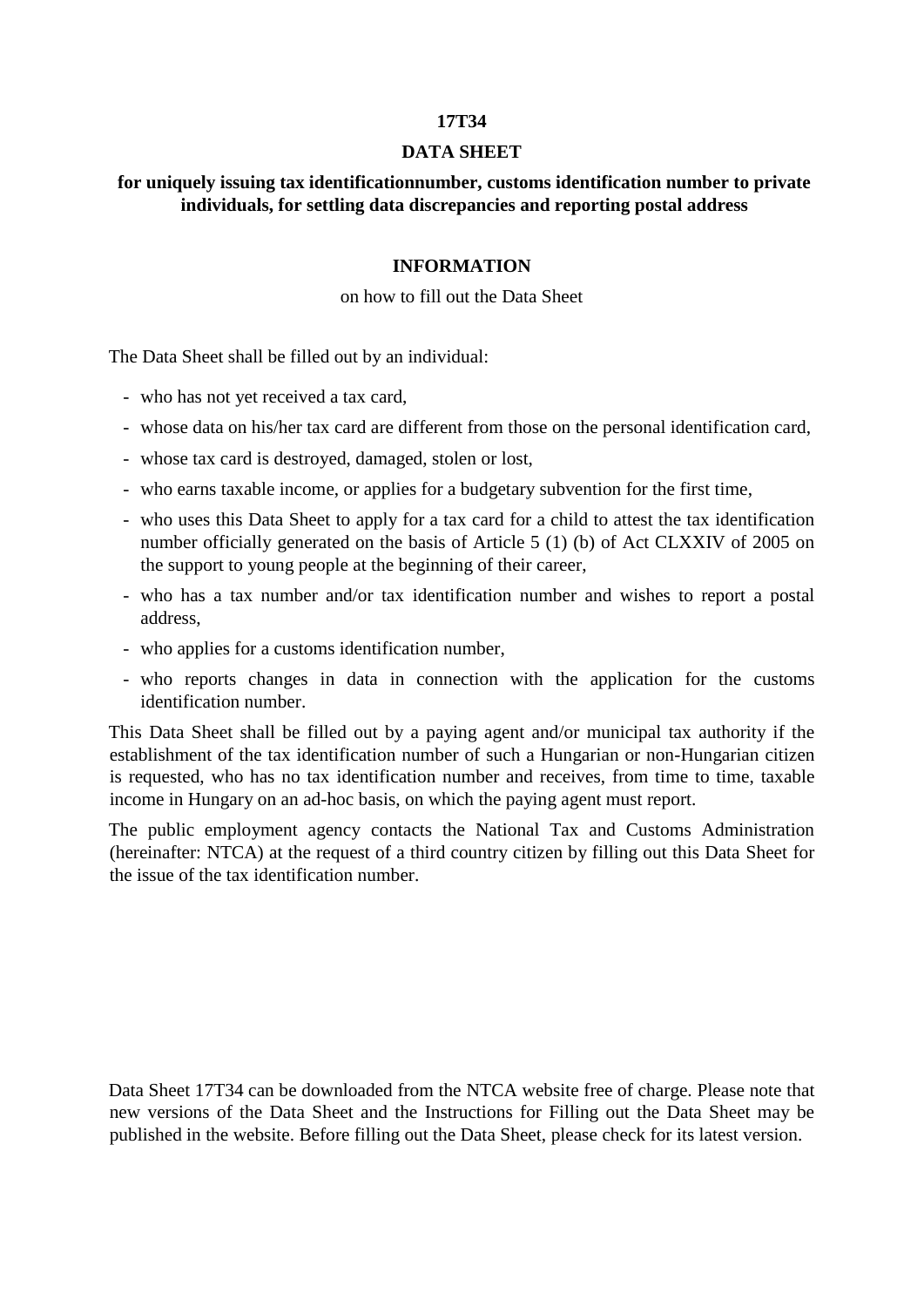## **Filling out hard copies**

In case you wish to fill out the form in hard copies (via post or in person), please submit two copies to any county (Budapest) tax and customs directorate of the NTCA.

Upon the request of taxpayers specified in Article 63 (1) *e)* and *h)* of Government Decree 485/2015 (XII.29.) on the competence of the organizational units of the National Tax and Customs Administration - in the cases specified in Article 22 (1) - submitted in person at the customer service units designated by the Head of the state tax and customs authority, any county tax and customs directorate may proceed.

**In case a Data Sheet is sent by postal mail,** copies of the documents verifying the registered data shall be attached to such Data Sheet.

# **Persons visiting in person shall present the documents verifying relevant data.**

## **Electronic filling out**

Please note that in case you wish to comply with your obligation to register or report changes in data electronically, the Data Sheet shall be filled out in a single copy via the Client Gateway (Ügyfélkapu). In this case you may attach the verifying documents in a scanned format (in image format, i.e. \*.jpg, \*.tif, \*.bmp, \*.gif, or \*.pdf).

*We wish to call your attention to the fact that if you request replacement of your tax card due to changes in your data, you must send the original of your former tax card containing wrong data to our administration. Processing of the Data Sheet shall be possible only with the simultaneous withdrawal of the former tax card, therefore you are kindly requested to either send it to our administration by postal mail, or to submit it via our customer service in person.*

Should you have any other questions on the Data Sheet or the rules on taxation, for more information please visit the NTCA website (http://www.nav.gov.hu), or call our blue number +36-40-42-42-42 accessible from all telephone and mobile networks.

### **INSTRUCTIONS FOR FILLING OUT**

The Data Sheet shall be filled out by capital prints; write only a single letter or number in a single box.

Main parts of the Data Sheet:

### **The first unnumbered section shall be completed by the NTCA.**

The other numbered sections are to be filled out by the applicant/paying agent/submitter.

### **Section 1:**

Section for the reference number of the Data Sheet to be corrected upon notice from the NTCA: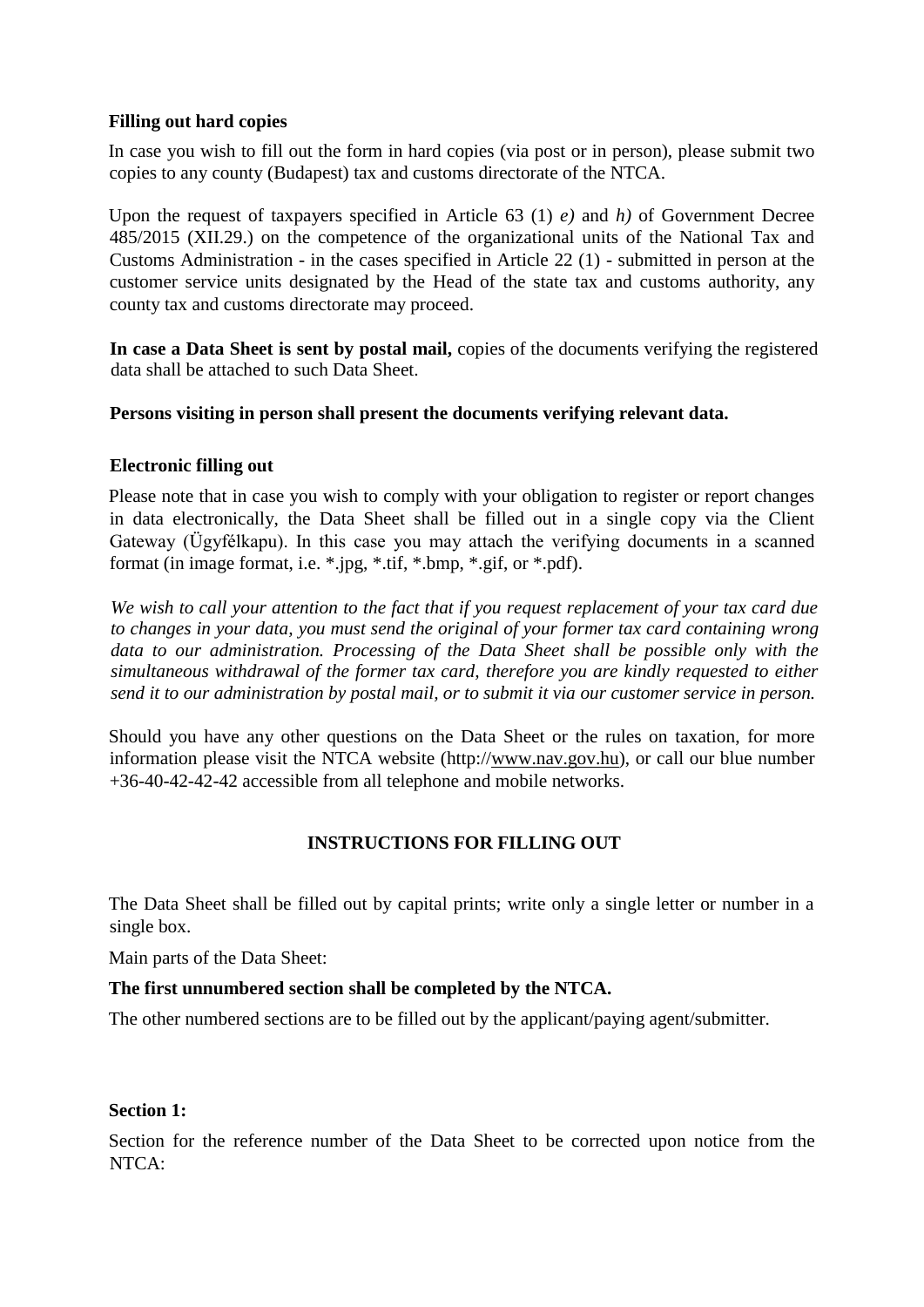*If you fill out the form as a corrected form for an incorrect (incomplete) form based on the notice from the NTCA, the reference number of the incorrect form must be indicated here. NAV communicated the reference number of the form in a Notice. In the Data Sheet submitted for correction, not only the incorrect data shall be corrected (provided). All data relevant for the report (report of change) shall also be repeated therein".*

## **Section 2**

Please indicate here whether or not you have a tax identification number:

If you do not have a tax identification number, enter 'X' in the 'no' code-box.

If you have a tax identification number, enter 'X' in the 'yes' code-box, and also indicate your tax identification number, please.

Please indicate here whether or not you have an EORI/ VPID number issued in Hungary:

If you do not have a customs identification number, enter 'X' in the 'no' code-box.

If you have a customs identification number, enter 'X' in the 'yes' code-box, and also indicate your EORI/VPID number, please.

Please indicate here whether or not you have an EORI number issued in another member state:

If you do not have an EU customs identification number, enter 'X' in the 'no' code-box.

If you have an EU customs identification number, enter 'X' in the 'yes' code-box, and also indicate your EORI number, please.

These code-boxes may be completed by foreign citizens only!

# **Section 3:**

In the code-box for the reason of filling out the Data Sheet, please indicate the corresponding number selected from the list.

If for the reason of filling out this data sheet you enter:

- code 1 to 9 or code 28, you must fill out the entire Section;

- code 27, 29 or 30, and if you are a foreign citizen, please enter the natural personal identification data as known to you, and if you are a Hungarian citizen, as provided by Article 20 (1) of Act XCII of 2003 on the rules of taxation (hereinafter called: Rules of Taxation) (surname, forename(s), surname and forename(s) at birth, place and date of birth, mother's surname and forename(s) at birth, place of abode), and if you as a private individual have a postal address, please indicate that address, too;

- code 31 (reporting postal address), only the surname and forename(s) must be filled out.

**-** For private individual taxpayers, based on the report contained in Article 9 of Regulation 952/2013/EU laying down the Union Customs Code, the National Tax and Customs Administration shall issue a customs identification number according to point (18) of Article 1 of Commission Delegated Regulation (EU) 2015/2446 of 28 July 2015 supplementing Regulation (EU) No 952/2013 of the European Parliament and of the Council as regards detailed rules concerning certain provisions of the Union Customs Code. If, as "reason for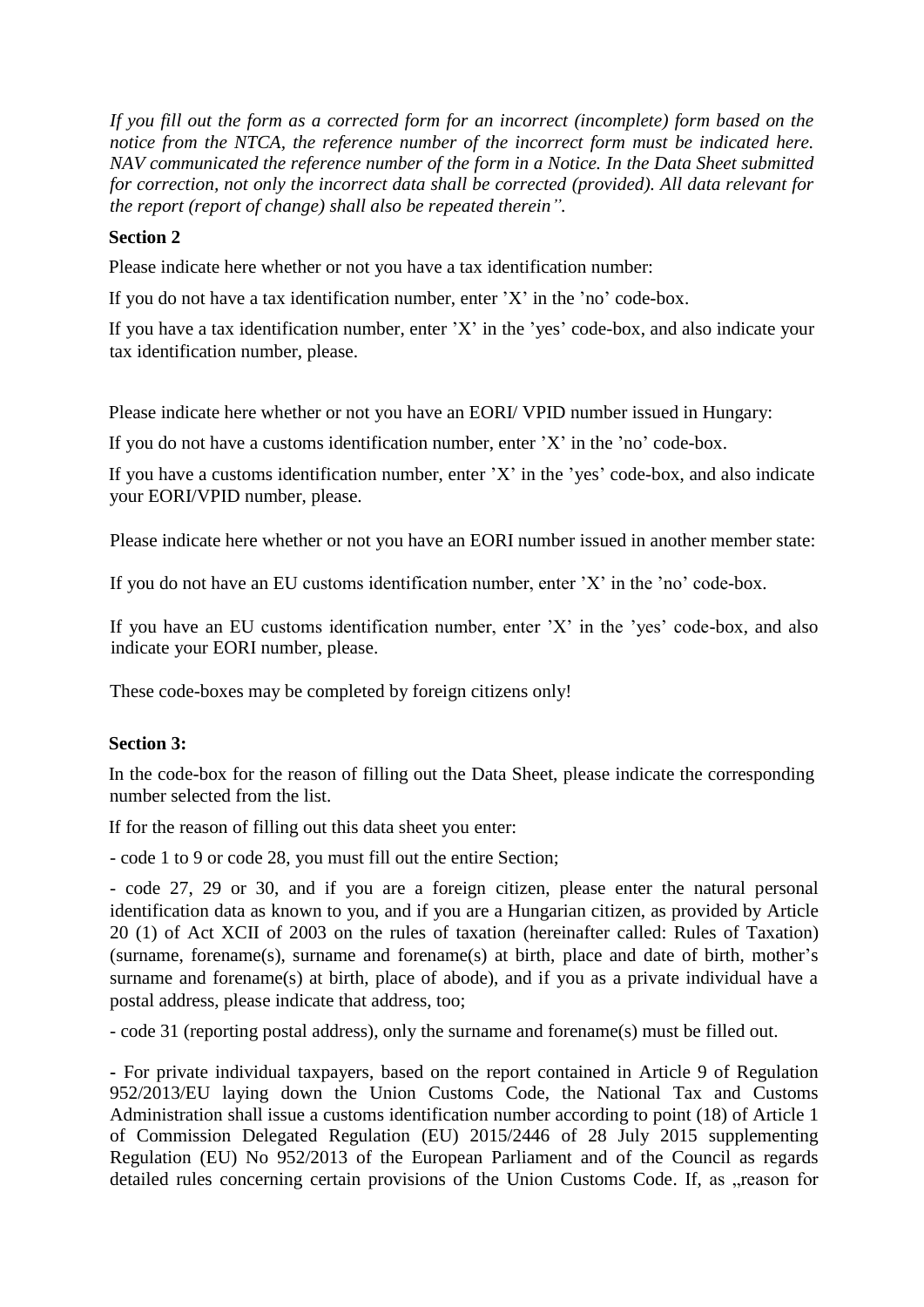filling out the form" you indicate code no. 43 (application for a customs identification number together with a tax identificationnumber), no. 44 (application for a customs identification number in the case of private individuals with tax identificationnumber), or no. 45 (reporting changes in data in connection with customs identification number of private individuals with VPID number), then you must fill Section 3 thoroughly out, together with the relevant lines of Section 6. Reporting of the postal address is also possible by filling out Section 5**.**

Issuing a tax card is free of charge if

- issued for the first time,

- issued with amended data due to wrong or changed data, with the simultaneous submission of the previous original card,

- the person received a damaged card,
- it was stolen,
- the person did not receive individually produced card.

# **An administration service fee is charged if the card is re-issued for loss, damage, destruction or theft.**

The rate of the administration service fee corresponds to the general procedural charge: **HUF 3000,-. The administration service fee shall be paid by bank transfer or cash transfer order to NAV's account for the collection of administrative services fees related to the issue of tax cards with the account number 10032000-01079074.** The administration service fee may also be paid by cash equivalent instruments (bank card) at the designated customer service units.

### You must indicate your tax identification number in the transfer slip or cash payment order!

In default of tax identification number please provide your personal identification data in the announcement heading of the transfer slip.

*Please note that if you indicate your tax identification number incorrectly, or fail to indicate it in the transfer slip or cash payment order, or you make payment to a wrong account number, it may, in certain cases, prevent the processing of the submitted Data Sheet and the production of the new tax card, and therefore we kindly ask you to act with deliberation when making the payment. If you have no tax identification number available, we suggest that you visit our customer service unit closest to you."*

*If you have the PIN code necessary for using the Client Contact Center of the NTCA you can comply with your notification liability and you can request a certificate on your tax identification number with the assistance of our officials dialling the following telephone number 06-40/20-21-22. In case you do not have client identification number you can request it by submitting the form "TEL".*

# **Private individual's data**

If a problem is raised in connection with natural personal identification data (surname, forename(s), surname and forename(s) at birth, place of birth, mother's surname and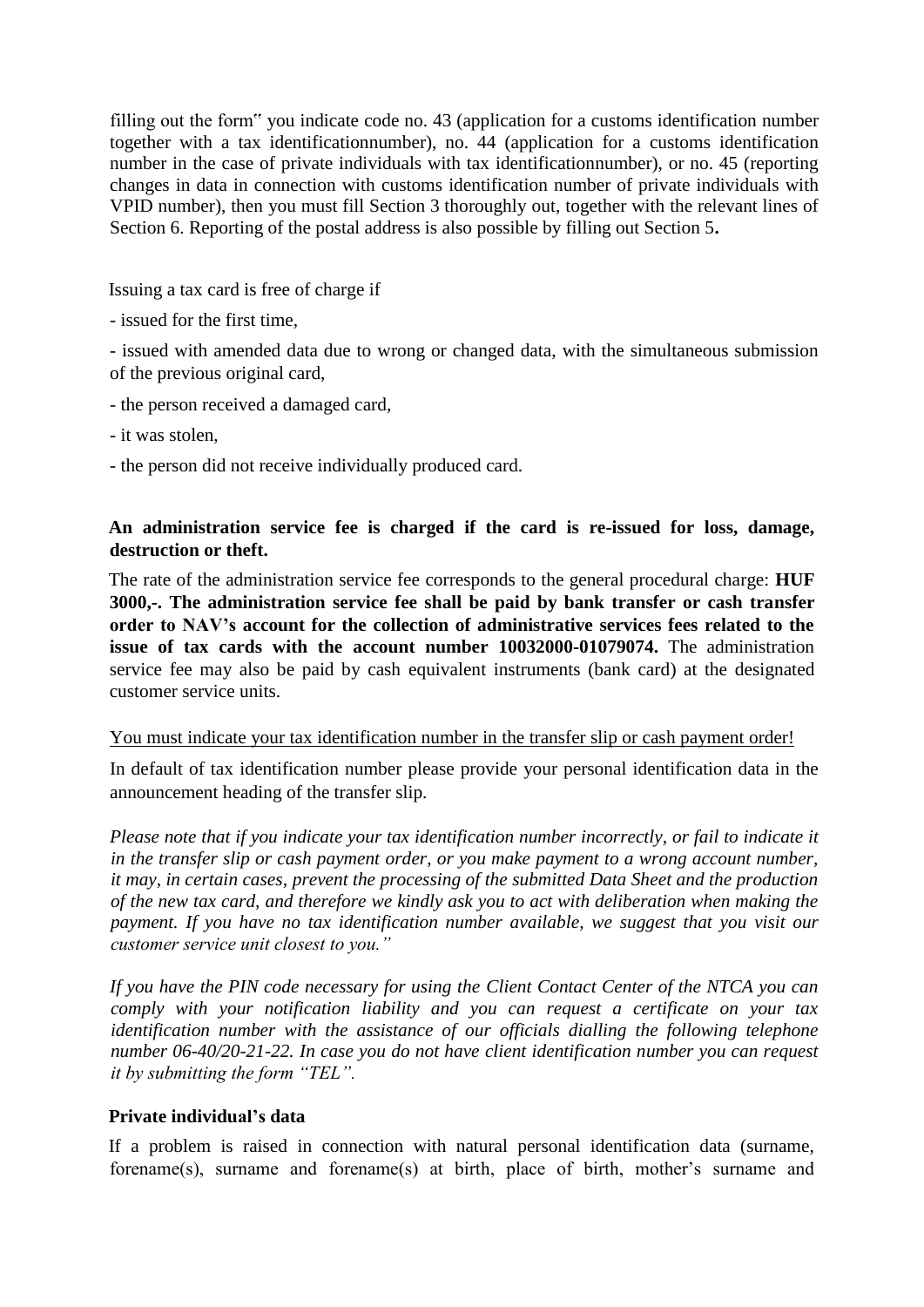forename(s) at birth), please enter an 'X' in the code-box at the front of the line where the subject data shall be corrected/changed.

Data boxes of the citizenship line must be filled out by Hungarian and non-Hungarian citizens alike.

Please enter your surname in the data boxes of the surname line. The first two data boxes are reserved for the 'dr.' title only (do not enter Sr., Jr., wd.).

Please enter your forename(s) in the data boxes of the forename(s) line. (The first two boxes are reserved for the 'dr.' title only).

Please enter your surname as per your personal identification documents in the data boxes of the surname at birth line.

Please enter your forename(s) as per your personal identification documents in the data boxes of the forename(s) at birth line.

The former married surname data boxes are to be filled out only if your currently used married name includes your former married surname, too.

Please enter the name of the locality in the place of birth data boxes.

Please enter the year, month (Arabic numerals 1-12) and day of birth in the date of birth data boxes.

Please enter your mother's surname as per your mother's birth certificate in the mother's surname at birth data boxes.

Please enter your mother's forename(s) in the data boxes of your mother's forename(s) at birth line.

Please enter your abode address (place of abode or place of stay) based on the reporting individual's personal identification card in the data boxes of the abode line: postal code, name of locality, name of public place, type of public place (street, road, square, etc.), number, or, if there is none, the topographical lot number, the number of the building, staircase, floor, and door, if applicable. Foreign citizens shall enter your place of abode in Hungary, or, without that, your place of stay in the data boxes here. If you have none of the above, please leave the data boxes empty.

Only those foreign citizens shall fill out the place of abode of foreign citizens in a foreign country line who have no place of abode or place of stay in Hungary.

Please enter the address in the postal address for tax card data box where you wish to have your tax card posted – if different from the abode address or correspondence address. You may enter the name of a company/institution as well, if you wish to have your tax card posted there.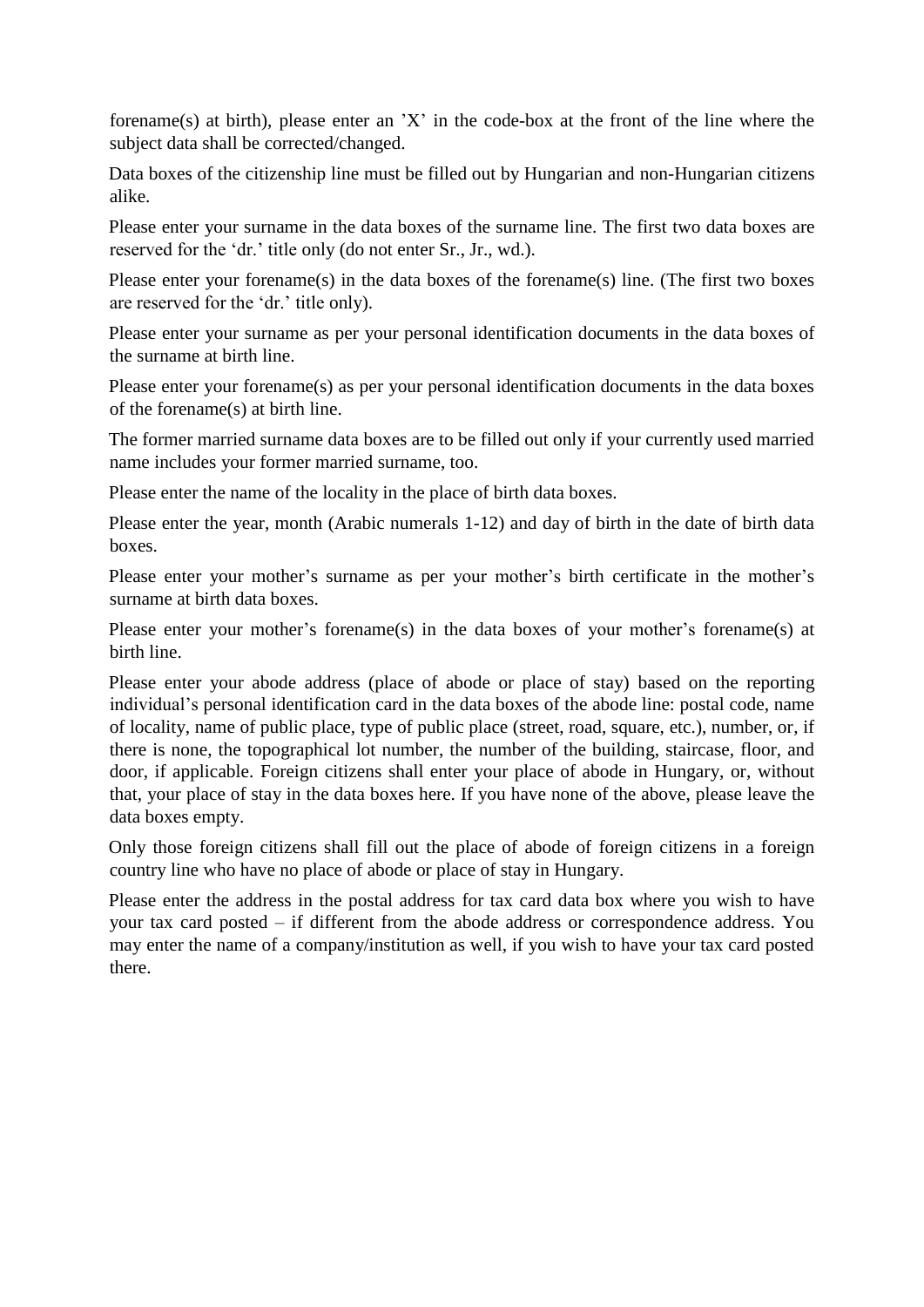# **Section 4:**

It is mandatory to fill out the name, tax identification number, address of the entity (paying agent/municipal tax authority/public employment agency) requesting the tax identification number.

This shall be filled out by the applicant for the tax identification number if it is a paying agent, a municipal tax authority or a public employment agency requesting the issue of a tax identification number for a private individual, and marked code 27, 29 or 30 as the reason for application in Section 3.

The Data Sheet shall be filled out by the paying agent that requests the establishment of a tax identification number for such a Hungarian or non-Hungarian citizen that has no tax identification number and receives, from time to time, taxable income in Hungary on an adhoc basis, on which the paying agent must report. If the private individual already has a tax identification number, he/she shall inform the paying agent thereof.

The Data Sheet shall be filled out by the municipal tax authority if it requests the issue of the tax identification number for a private individual having no such number.

Based on Article 24 (3) of the Rules of Taxation, NAV shall keep record of private individuals having no tax number – in the case of private individuals with foreign citizenship their citizenship as well – under their tax identification number.

Pursuant to Article 24 (4) of the Rules of Taxation, the municipal tax authority shall keep record of the taxpayer as described above. If the taxpayer has no tax identification number, he/she shall provide the data listed in Article 20 (1) of the Rules of Taxation necessary for the establishment of the tax identification number to the municipal tax authority when filling out a tax return. At the request of the municipal tax authority, if the data listed in Article 20 (1) of the Rules of Taxation are provided, the state tax and customs authority shall establish the tax identification number of the person having no tax identification number, and shall inform the municipal tax authority thereof. The municipal tax authority shall then inform the private individual thereof.

Pursuant to Article 24 (5) of the Rules of Taxation, interests based on the Act on personal income tax may be paid or credited by the paying agent to a private individual even without a tax identification number.

Pursuant to Article 5 (2) b) of Act LXXV of 2010 on simplified employment, at the request of a third country citizen, the public employment agency shall contact the national tax and customs authority for the issue of the tax identification number.

# **Section 5**

This Section shall be filled out by private individuals reporting postal address and marking code 31 in Section 3 for the reason for filling out the Data Sheet.

Pursuant to Article 16 (3) f) of the Rules of Taxation, the Data Sheet shall be filled out by the private individual taxpayer (who has a tax number and/or tax identification number) whose postal address is different from the registered seat /place of business of a self-employed entrepreneur, or from the place of abode or place of stay of a private individual with no tax number as indicated in his/her personal identification document. Pursuant to Article 23 (1)-(2)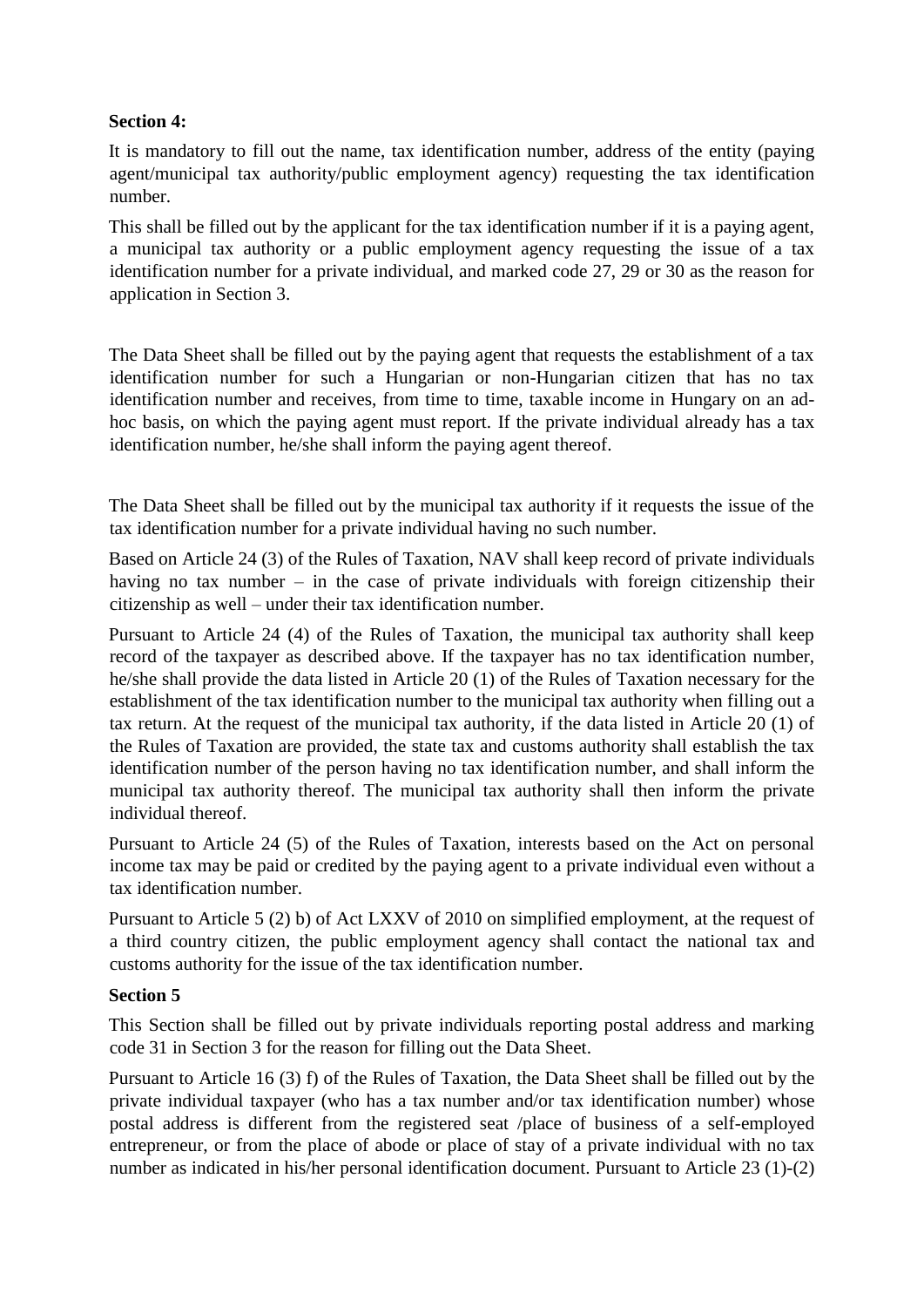of the Rules of Taxation, any change in the postal address shall be reported within 15 days of such change.

Please enter the 11-digit tax number in the data boxes for the tax number (if you are a selfemployed entrepreneur or a private individual having a tax number).

In the section of postal address, please enter the address where you wish to receive any correspondence from the tax authority. Enter 'U' or 'T' in the code box if you report a new ('U') postal address, or if you delete ('T') a postal address.

Please note that the postal address as given in the Data Sheet shall overwrite the address registered in our records earlier.

Please take care of deleting your reported postal address in case it does not exist anymore for any reason (and you wish all future correspondence to be addressed to your permanent residence or place of stay).

By reporting a postal address, the private individual gives their consent to the state tax and customs administration to use or handle this data in the context of performing or executing their tasks defined in law.

## **Section 6**

If you request a customs identification number and indicate code 43, 44 or 45 as the reason for filling out the form, or if you already have a customs identification number, please use this Section to provide the data, or any changes thereof, necessary for procedures falling within the competence of the customs authority. The numbers of the 'document type' columns mean: (1) travel document; (2) personal identification document; (3) other document. In the case of any change, you do not have to request that the data of travel documents be deleted, since such data registered in the records will be replaced with the new data. If you enter 'U' next to the 'nationality' code-box, the nationalities given in the code-boxes will be shown, if you enter 'T', they will be deleted from the records of the tax and customs authority.

You have to apply for an EORI number if you needed a customs identification number to fulfil your customs liabilities, whereas you only needed to apply for a VPID number should you require a customs identification number to fulfil your registration tax liability only.

If you apply for a VPID number for fulfilling your registration tax obligations, please put an "X" in the code box.

Any taxpayer holding a VPID number from earlier than 1 January 2017, but has not applied for it to be applied as an EORI number too, must now apply for an EORI number, as customs identification number, to be able to fulfil customs liabilities.